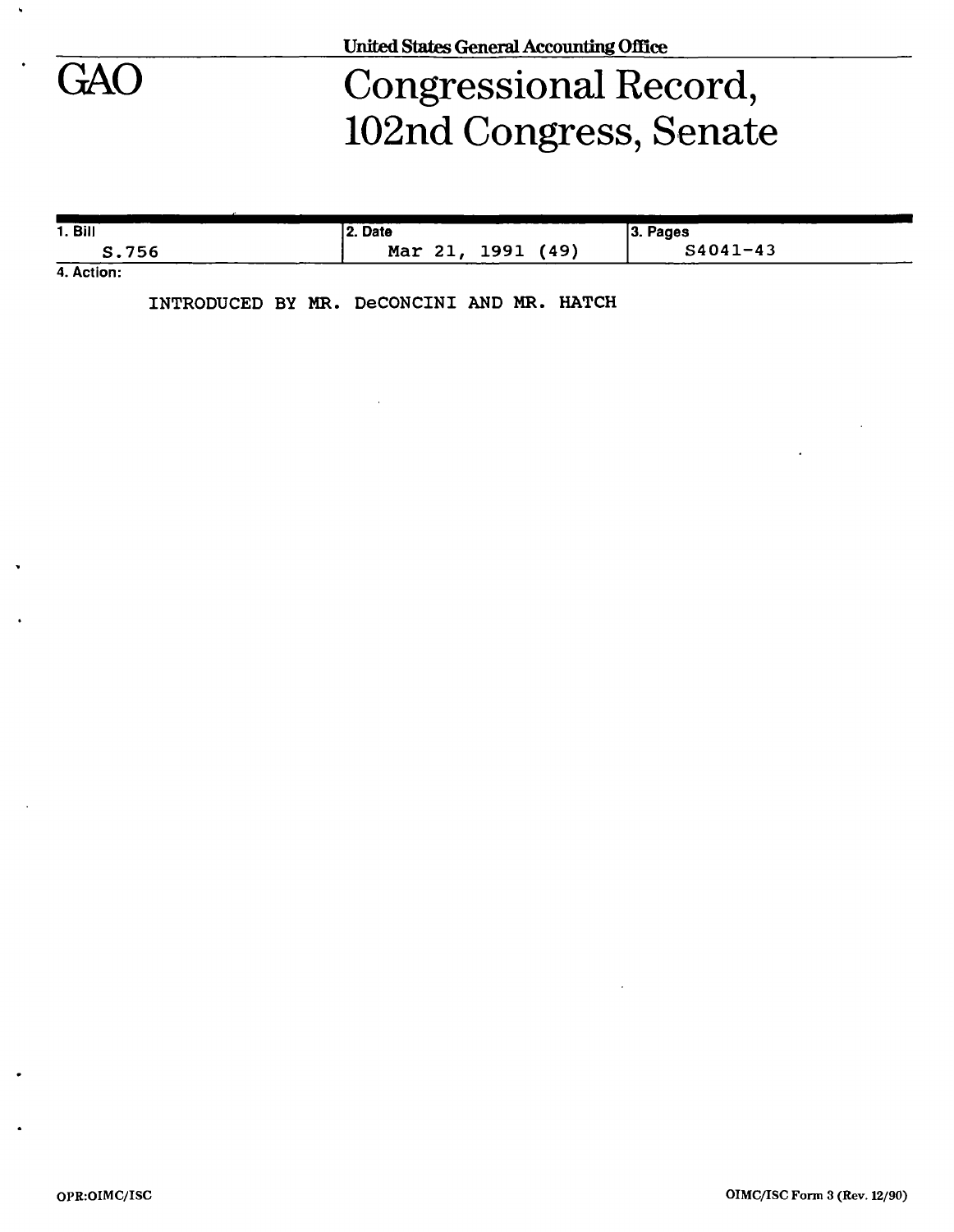By Mr. DECONCINI (for himself **and** Mr. HATCH);

S. 756. A bill to amend title 17, United States Code, the copyright renewal provisions, and for other purposes; to the Committee on the Judici ary.

**COPYRIGHT RENEWAL PROVISIONS** 

**e** Mr. DECONCINL Mr. President, along with Senator Harch, my colleague and the ranking minority member on the Judiciary Committee's Subconunittee **on** Patents, Copyrights **and Trademarks, and** at the r&uest of the Register of Copyrights, I **am intro**ducing legislation today to amend two provisions of the copyright **law.** 

Section 1 of the **bill will** provide a more equitable term of protection to a certain class of authors by **modifying** a provision remaining from the old copyright law. Section 2 repeals a requirement for the Copyright Office to prepare a report every 5 years on library photocopying of copyrighted materials. The copyright community feels that this report can safely be eliminated, and that Copyright Office resources could then be freed for **analyses.** and reports on more pressing issues-

Section 1 **will** eliminate the current requirement for certain authors to file<br>a renewal registration with the Copyright Office to obtain a second term of protection. It will create **an** automatic renewal system for **all** works copy- righted Before January **I,** 1978.

Section 1 makes no retroactive changes. The antomatic renewal provi-Ed. **2d** 184.)

sion ffould **apply** only to works that are still **In** their first, 28-year term of protection on the date the bill becomes law. **Zf** the bill is enacted in 1991, **the only** mrks affected would be those copyrighted by publication with<br>notice, or unpublished and registered with the Copyright Office, between 1963 and December 31, 1977. These works would automatically receive the<br>same 47-year additional term of protection now available for pre-1978 works, whether or not the person entitled to the additional protection has filed a renewal registration with the Copyright Office. Works that are in the public domain when this bill becomes **Iaw wil1** remain in the public domain.

For most works created on or after January 1, 1978, the 1976 Copyright<br>Law Revision-Public Law 94-533-established a **term** of protection for the life of the author plus 50 years. For<br>anonymous works, pseudonymous works, and works made for hire, the 1976 **law** established a term of protection of **75** years from the date of publication, or 100 years from the date of creation. whichever expired fist. These provisions would remain unchanged by this IegisIation. The focus of section 1 of the bill is the renewal registration system that **was** left intact by the 1976 revisions for most works created before 1978.

The renewal registration system is one of the last vestiges of the old copyright law and carries with it the. harsh consequences of that law. Failure to renew copyright for a pre-1978 work in the 28th year of protection causes it to fall irretrievably into the public domain in the United States.

The Senate report to the 1976 Copy- right Law Revision called the renewal provision "\* \* \* one of the **worst** features of the present copyright law \* \* \* A substantial burden and expense. this unclear and highly technlcal requirement results in incalculable amounts of unproductive work. In a number of cases it is the cause of inadvertent and unjust loss of copyright." (S. Rept. No. 94-4573. 94th Cong. 1st Sess. 117-8 (1975).)

The renewal registration provision **ms** consequently eliminated by the **1976** revisions for works created on and after January 1, 1978. but **was** retained for works still in their first term of protection on December 31. 1977. At the time. Congress felt that eliminating the renewal provision for gre-1978 works could upset existing expectancies and contractual relations.

Section **1** of this bill has **been** drafted with great care to address the chief concern of the drafters of **the** 1976 revisions. **This** bill will not impair exist**ing** expectancies or contractual interests in the renewal term. **En** fact, these expectancies and interests are now more clearly delineated in light of last year's Supreme Court decision in *Stmart* v. Abend (110 S. **Ct.** 750; 109 L.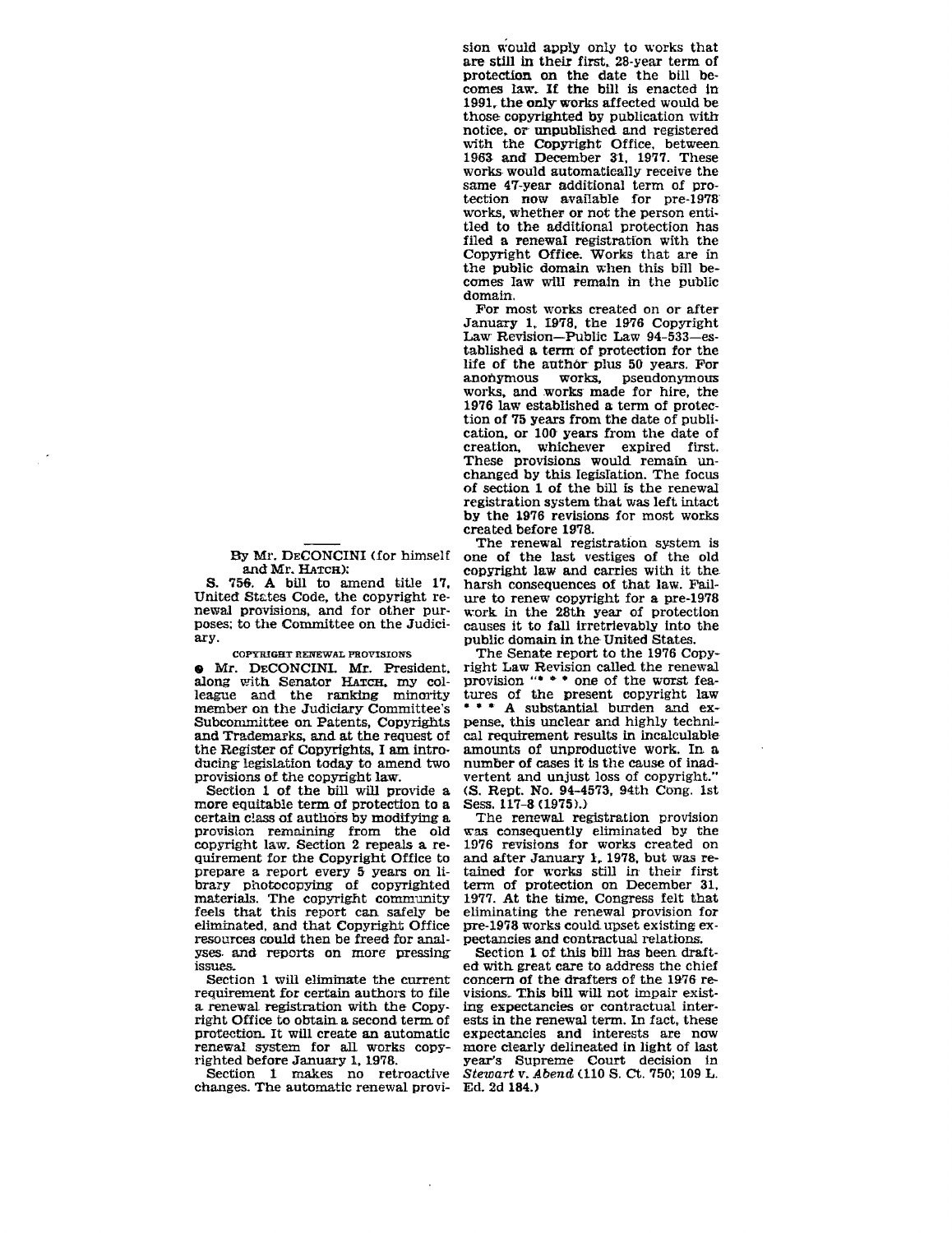More importantly, this bill will help eliminate the harm that has been borne by authors and their heirs because of the existing renewal requirements. Most of the works affected by this amendment are minor works by less noted authors, but they supply a valuable source, sometimes the sole source, of income for the authors and their families. Many authors and their heirs are unaware of the renewal requirements for works created before 1978 and the need for careful recordkeeping and monitoring in order to file a timely renewal application for each copyrighted work. Frequently, authors or their heirs may rely on agents or publishers who, through inadvertence or neglect fail to file renewal registrations in the 28th year.

On January 1 of the 29th year, these unrenewed works simply fall into the public domain. Once this occurs, copyright protection ends and the works cannot be retrieved from the public domain. In 1976, Congress created a new term of copyright protection for authors of post-1977 works for reasons of fairness and certainty. For these reasons a change to the existing renewal provisions is clearly needed.

During the debate on the 1976 revisions, educators and scholars voiced concerns that keeping works out of the public domain by extending the duration of copyright protection would limit access to valuable material. Congress weighed these concerns against the rights of authors and on balance found in favor of extending the term of protection.

The Senate report on that legislation noted that providing a longer term of copyright protection "would not restrain scholars from using any work as source material of from making 'fair use' of it  $* * "$  (S. Rept. No. 94-473, 94th Cong. 1st Sess. 119 (1975).) Also, Congress found that the most important works—materials that are most valuable to scholars and students—would be renewed anyway. The proposal to permit copyrighted works to be renewed automatically would not change this fact.

In 1976, Congress extended the second term of protection to 47 years for the works covered under this bill. This bill does not further extend the term of protection. It simply allows all authors entitled to copyright protection to receive it fairly by eliminating the complicated recordkeeping involved in renewing the registration for each of their works.

To be sure, affirmative renewal of registrations of copyrighted works can benefit both their creators and the public. Copyright Office records of these renewal registrations allow users of copyrighted materials to locate authors or their successors in interest so they can either license works, or determine when they will fall into the public domain. For these reasons, section would further enhance the public record and offer incentives for authors to voluntarily continue to register re-

 $\overline{a}$ 

newal claims with the Copyright Office.

First, the bill identifies the parties who are entitled to the renewal term. This provision will make it easier for users to find authors or their successors for licensing purposes. In the absence of the filing of a renewal registration, the bill specifies that copyright owners in the second term of protection are the person or persons entitled under the statute to the renewal on the last day of the original term of copyright.

Except for a very narrow class of claimants in works covered by the Universal Copyright Convention, current Copyright Office practices require an original registration in the first term before a renewal registration can be filed. It is clearly stated in the bill that this practice would continue: Original registrations could only be made in the first term. However, using its existing administrative authority, the Coyright Office could permit a renewal registration in the absence of an original registration under special circumstances.

Second, prima facie evidentiary weight would be accorded only to<br>those renewal registrations filed renewal registrations within 1 year before the expiration of the first term. Third, derivative works created in the first term could continue to be used in the second term without permission from the copyright owner where no renewal registration has been made within 1 year before the expiration of the original term. But no new derivative works could be created in the second term without permission from the copyright owner.

Finally, the bill provides for fines of up to \$2,500 for any false representation in the application of copyright renewal registrations.

Mr. President, another key issue in the debate during the 1976 Copyright Law Revisions was the "fair use" limitation on copyright protection. After extensive consideration of the many elements of this judicially created doctrine, the drafters of the 1976 revisions decided to codify it as section 107 of the law. A separate provision relating to photocopying in libraries and archives was included as section 108. This section authorizes libraries and archives to provide single photocopies of copyrighted materials for use bystudents and scholars.

Library photocopying is carefully circumscribed by the statute. The law clearly states that only one copy of copyrighted material can be made available to users, that the copy is not to be used for commercial advantage and that notice of copyright should be affixed to the materials. The law also requires the Register of Copyrights to prepare a report for Congress every 5 years that examines whether libraries and archives have been using their limited authority to photocopy copyrighted materials within reason.

After submitting two reports, the Register has concluded that libraries have not exploited the limitation and that photocopying in the circumstances prescribed by the law has achieved "the statutory balancing of the rights of creators and the needs of users" (17 U.S.c. § 108(i).)

For these reasons, section 2 of this bill repeals the report requirement. Repeal will save a small amount of money and Copyright Office resources, but at Congress' request or on the Copyright Office's initiative, those resources can be used to examine more pressing matters about the fair use limitation.

The Copyright Office has obtained the cooperation and support for the registration renewal provision from the copyright community, including the publishing, motion picture, sound recording, and software industries as well as authors and their representative organizations. I wish to thank the Office for its diligence in examining and reporting on the fair use limitation for library photocopying, and the value of that provision in achieving the appropriate balance between the rights of authors and the needs of users.

Mr. President, I urge my colleagues to support both provisions of this legislation. It will remove inequities in the current copyright renewal system and allow Copyright Office funds and resources to be used to examine emerging issues.

I ask unanimous consent that the entire text of the bill and a section-bysection analysis of its provision be included in the RECORD.

There being no objection, the material was ordered to be printed in the RECORD, as follows:

## **S. 756**

*Be it enacted by the Senate and House of Representatives of the United States of America in Congress assembled,* 

**SECTION 1. COPYWRITHT RENEWAL PROVISIONS.** 

**(a) DURATION OF COPYRIGHT: SUBSISTING COPYRIGHTS.—Section 304(a) of title 17, United States Code, Is amended to read as follows:** 

**"(a) COPYRIGHTS IN THEIR FIRST TERM ON**  JANUARY 1, 1978.-(1)(A) Consistent with **the provisions of subparagraphs (B) and (C), any copyright, the first term of which is subsisting on January 1, 1978, shall endure for 28 years from the date it was originally secured.** 

**"(B) In the case of any posthumous work or of any periodical, cyclopedic, or other composite work upon which the copyright was originally secured by the proprietor thereof, or of any work copyrighted by a corporate body (otherwise than as assignee or licensee of the individual author) or by an employer for whom such work is made for hire, the proprietor of such copyright shall be entitled to a renewal and extension of the copyright In such work for the further term of 47 years.** 

**"(C) In the case of any other copyrighted work, including a contribution by an individual author to a periodical or to a cyclopedic or other composite work, the author of such work, if still living, or the widow, widower, or children of the author, if the author be not living, or if such author, widow, widower, or children be not living, then the author's executors, or in the absence of a will.**